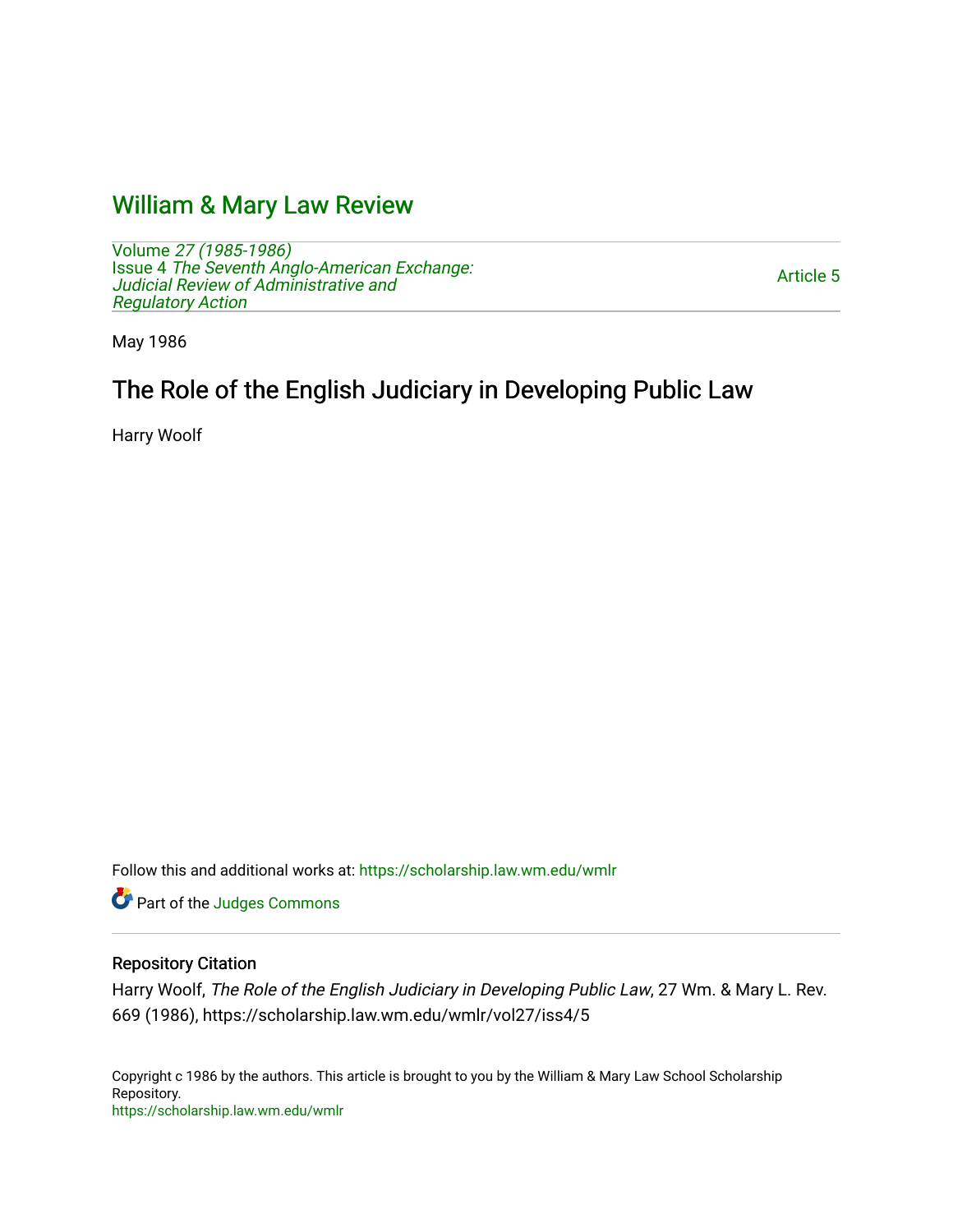# The Role of the English Judiciary in Developing Public Law

# Cover Page Footnote

Author is listed within this publication as The Right Honourable Lord Justice Woolf.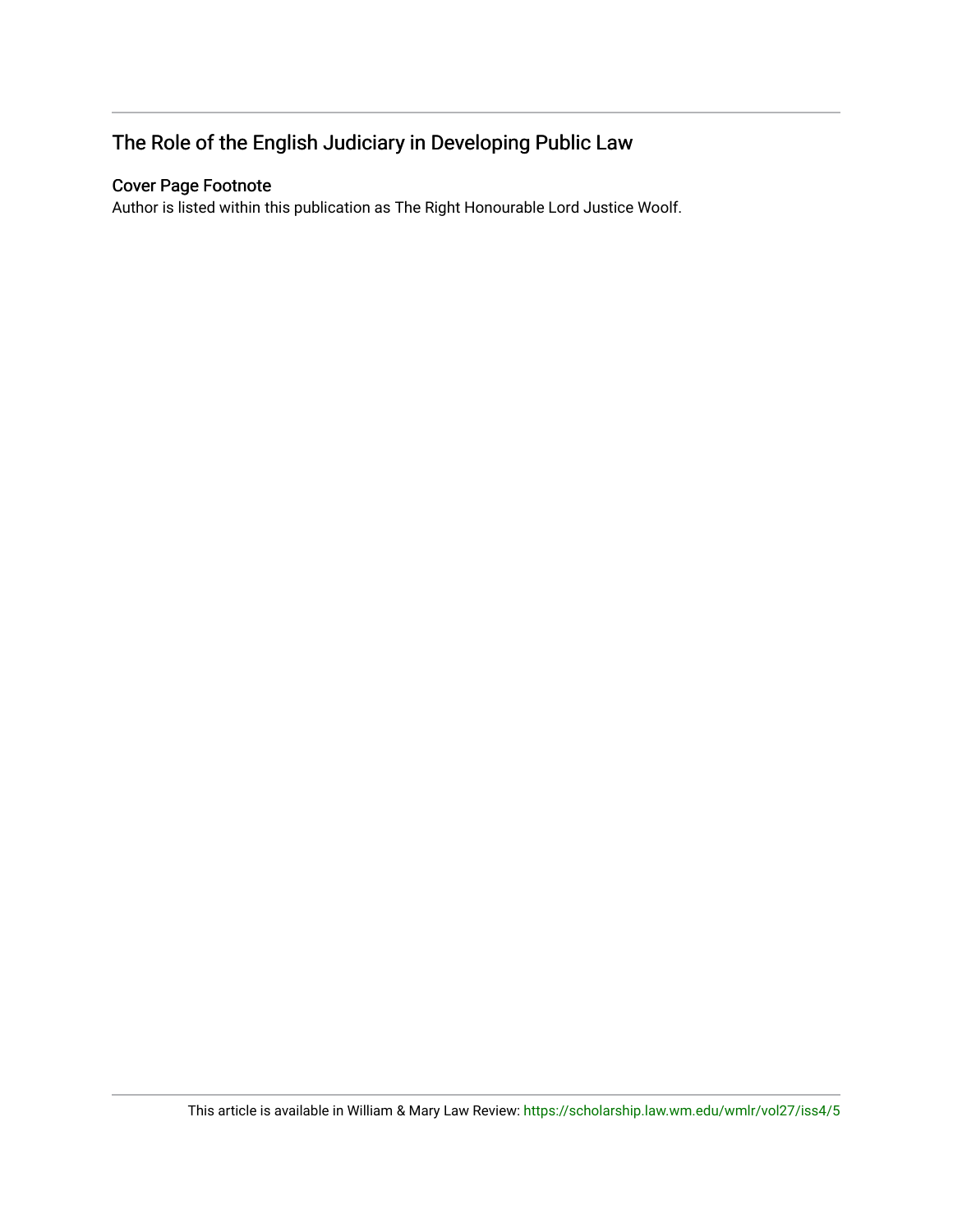### THE ROLE OF THE ENGLISH JUDICIARY IN DEVELOPING PUBLIC LAW

#### THE RIGHT HONOURABLE LORD JUSTICE WOOLF\*

#### I. INTRODUCTION

In comparison with the United States and many Commonwealth countries, public or administrative law was slow to develop in England. In 1964, Lord Reid said: "We do not have a developed system of administrative law-perhaps because until fairly recently we did not need it."' Lord Reid's conclusion is partly explained by two factors: first, the absence of a written constitution meant that the English judiciary did not have to pronounce upon constitutional principles of great public importance; and second, England's lack of a federal system meant that the courts only rarely had to arbitrate between public bodies.

Since 1964, this situation has changed dramatically, and judicial activism has played a very substantial part in bringing about the change. Lord Denning may have been somewhat premature in 1971 when he stated, "It may truly now be said that we have a developed system of administrative law,"2 but certainly by the beginning of the 1980's this could be said with confidence. In *Gouriet v. Union of Post Office Workers,'* in which the House of Lords closely examined the role of the Attorney General in public law, Lord Diplock said: "[A]t the heart of the issues in these appeals lies the difference between private law and public law. It is the failure to recognise this distinction that has in my view led to some confusion and an unaccustomed degree of rhetoric in this case."<sup>4</sup>

Some of England's most distinguished judges, however, have remained sceptical about the desirability of too clearly defining the parameters that divide our system of public law from that of

<sup>\*</sup> Judge of the Court of Appeals.

<sup>1.</sup> Ridge v. Baldwin, [1964] **A.C.** 40, 72 (1963).

<sup>2.</sup> Breen v. Amalgamated Eng'g Union, [1971] 2 Q.B. 175, **189** (C.A.).

<sup>3. [1978]</sup> **A.C.** 435 (1977).

<sup>4.</sup> *Id.* at 496.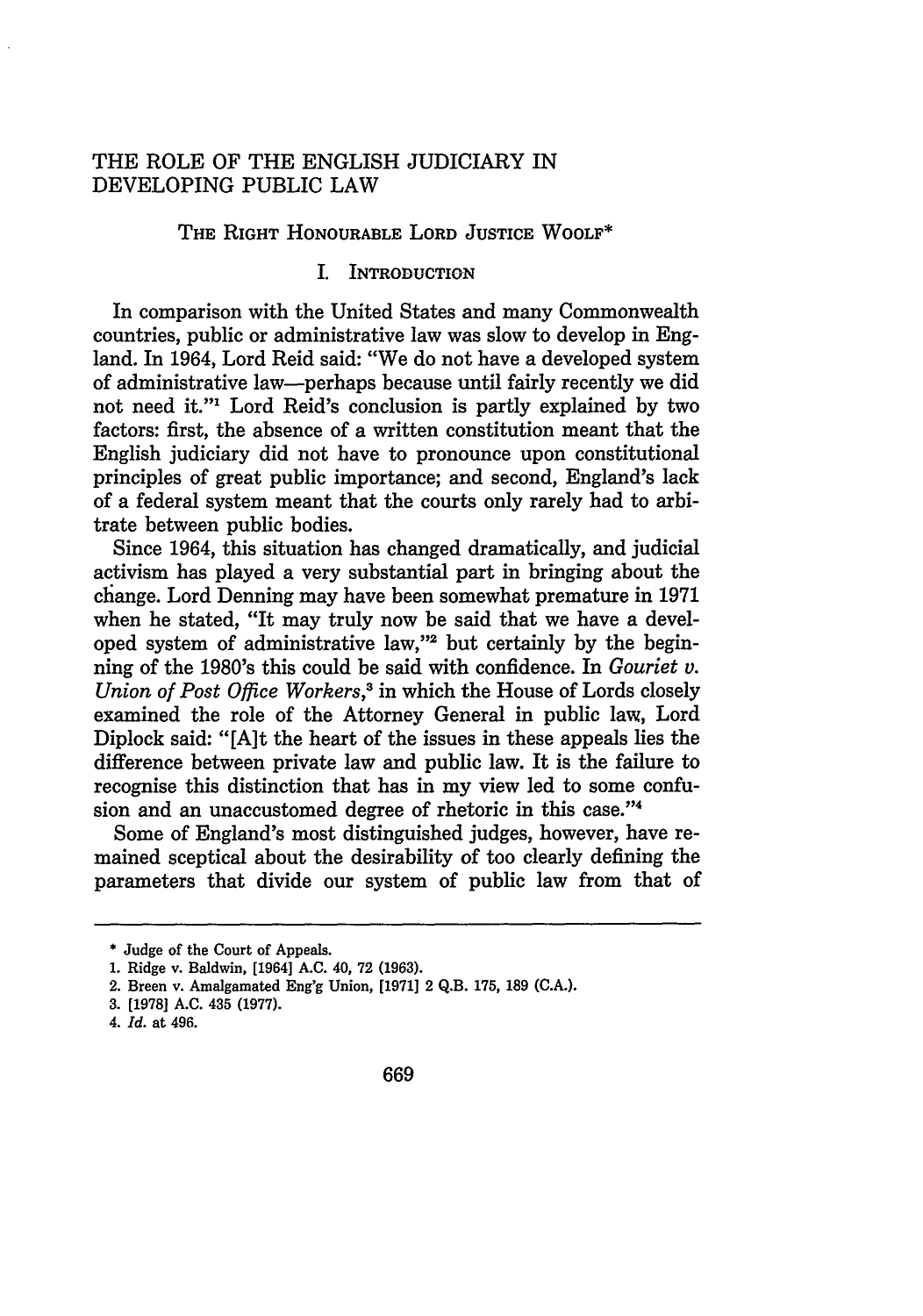private law. In 1983, in *Davy v. Spelthorne Borough Council,5* Lord Wilberforce warned:

The expressions "private law" and "public law" have recently been imported into the law of England from countries which, unlike our own, have separate systems concerning public law and private law. . . . In this country they must be used with caution, for, typically, English law fastens, not upon principles but upon remedies. The principle remains intact that public authorities and public servants are, unless clearly exempted, answerable in the ordinary courts for wrongs done to individuals. But by an extension of remedies and a flexible procedure it can be said that something resembling a system of public law is being developed. Before the expression "public law" can be used to deny a subject a right of action in the court of his choice it must be related to a positive prescription of law, by statute or by statutory rules. We have not yet reached the point at which mere characterisation of a claim as a claim in public law is sufficient to exclude it from consideration by the ordinary courts: to permit this would be to create a dual system of law with the rigidity and procedural hardship for plaintiffs which it was the purpose of the recent reforms to remove.'

Lord Wilberforce, however, was in the minority in *Davy.* In the speech that the majority of the House approved, Lord Fraser implicitly acknowledged a distinction between the systems of public and private law when he asserted that the plaintiff was setting up his ordinary private rights and thus was entitled to pursue an ordinary cause of action against a public body.<sup>7</sup> Nevertheless, Lord Wilberforce's reference to the influence of remedies on the development of English law undoubtedly is accurate and perceptive. Indeed, the acceleration in judicial activity in the development of public law is in no small part due to the introduction of the new remedy of judicial review, which Professor Williams describes in

670

**<sup>5. [1984]</sup> A.C. 262 (1983).**

*<sup>6.</sup> Id.* at **276.**

*<sup>7.</sup> Id.* at **269-75.**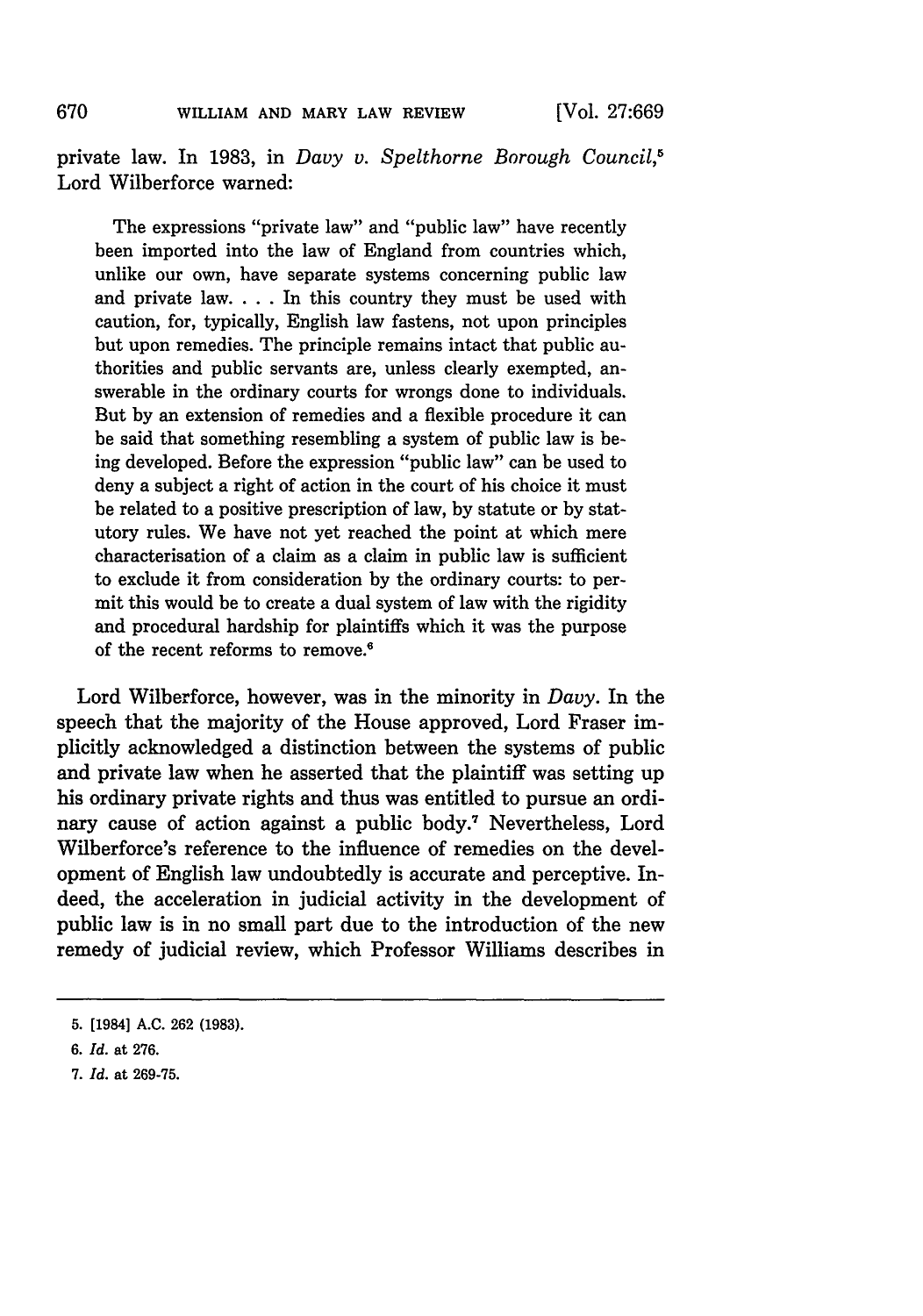his Article elsewhere in this issue,<sup>8</sup> and which is one of the "reforms" to which Lord Wilberforce referred.9

Judicial review also has been spurred on **by** the increasing need for intervention **by** the courts into the activities of public bodies. Over the last twenty years, public bodies increasingly have impinged upon the interests of individuals. Naturally, these individuals have turned to the courts for protection from arbitrary use of the greater powers of public bodies. Increased judicial intervention also can be attributed to the spread of the party system, which long had determined who controlled central government, to local government. As a result of this development, the political party controlling local government in a locality often was totally different from the party controlling central government. When this occurred, disputes would arise, which the courts had to resolve, concerning whether a department of state or a local authority was exceeding its powers or otherwise acting unlawfully. Litigation in this area has been particularly prolific during the last two or three years, as the central government has attempted to impose financial restraints upon local governments and as local governments have attempted to establish that the central government has no power to force its will upon local authorities.

#### II. THE **NATURE** OF **JUDICIAL** INTERVENTION

The courts have responded to the demands made upon them very much on a case-by-case basis, developing old principles to cover new situations. In *Chief Constable v. Evans,10* Lord Brightman clearly expressed this approach when he observed: "Judicial review is concerned, not with the decision, but with the decision-making process. Unless that restriction on the power of the court is observed, the court will in my view, under the guise of preventing the abuse of power, be itself guilty of usurping power."11 Lord Brightman, however, may have underestimated the role of the court. Lord Hailsham provided a more general, and

<sup>8.</sup> Williams, *Administrative Law in England: The Emergence of a New Remedy, 27 Wm.* & MARY L. REV. **715 (1986).**

*<sup>9.</sup> See Davy,* [1984] **A.C.** at **276. 10. [1982] 1** W.L.R. **1155** (H.L.).

**<sup>11.</sup>** *Id.* at **1173.**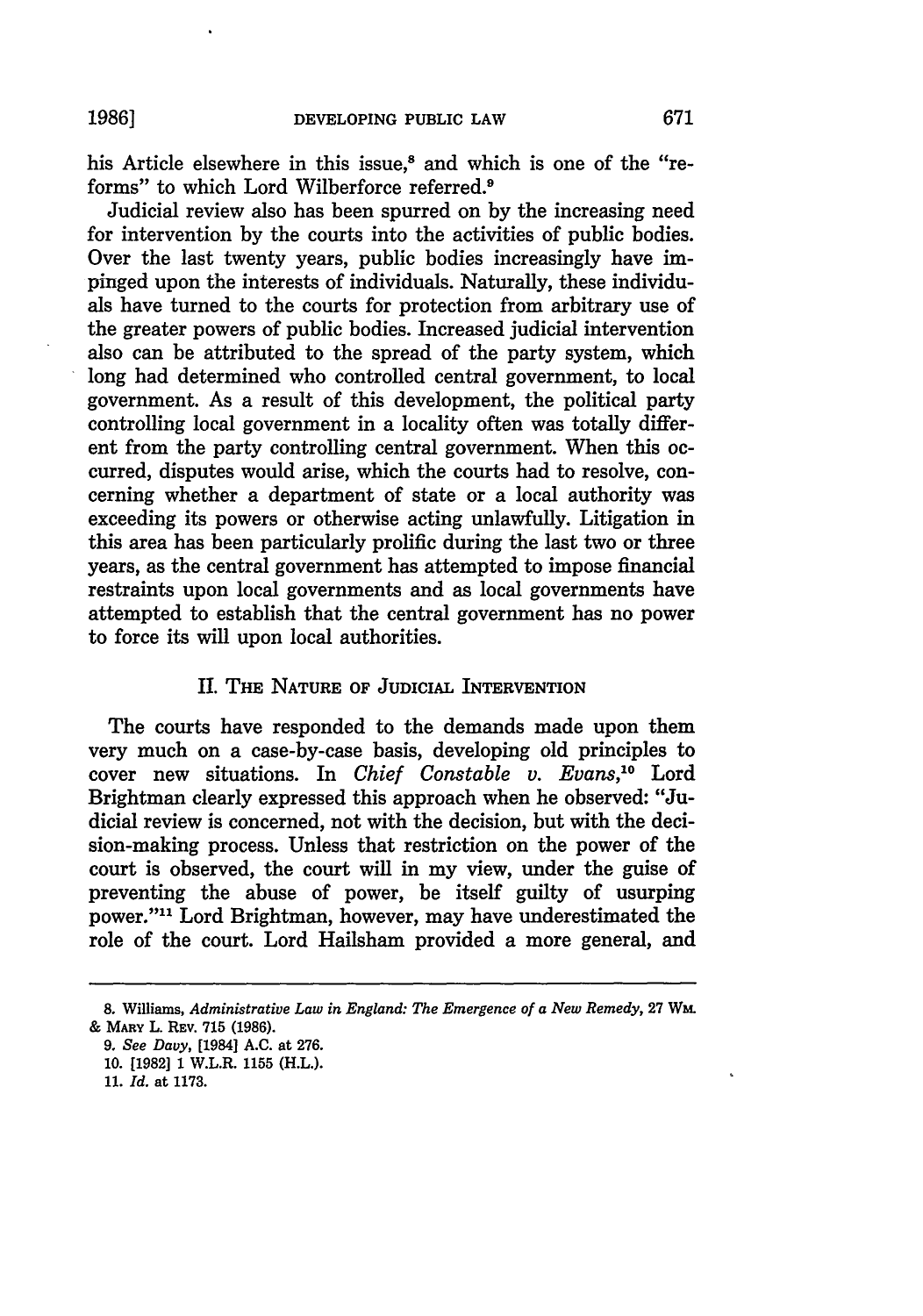perhaps better, description of the court's role earlier in the same case when he stated:

[Ilt is important to remember in every case that the purpose of the remedies is to ensure that the individual is given fair treatment by the authority to which he has been subjected and that it is no part of that purpose to substitute the opinion of the judiciary or of individual judges for that of the authority constituted by law to decide the matters in question.<sup>12</sup>

Both Lord Brightman and Lord Hailsham, however, made clear that the court's task is to ensure that public bodies perform their duties properly and to quash decisions of these bodies if they are not taken properly, but that the court's normal role does not include making the decision itself.

#### *A. Ascertaining the Proper Judicial Role*

Lord Diplock admirably encapsulated the proper role of the court in *Council of Civil Service Unions v. Minister for the Civil Service,13* which is commonly known as the *GCHQ* case. According to Lord Diplock: "[O]ne can conveniently classify under three heads the grounds upon which administrative action is subject to control by judicial review. The first ground I would call 'illegality,' the second 'irrationality' and the third 'procedural impropriety.' "14" Lord Diplock went on to define "illegality" as involving decisions stemming from a misunderstanding of the law that regulates the decisionmaker's power and a failure to give proper effect to that law,15 "irrationality" as involving "a decision which is so outrageous in its defiance of logic or of accepted moral standards that no sensible person who had applied his mind to the question to be decided could have arrived at it,"<sup>16</sup> and "procedural impropriety" as involving a decision in which the administrative body failed to observe not only the basic rules of natural justice but also the procedural rules expressly laid down in the administrative instrument

**16.** *Id.*

<sup>12.</sup> *Id.* at **1160.**

**<sup>13. [1985]</sup> A.C.** 374 (1984).

<sup>14.</sup> *Id.* at 410.

**<sup>15.</sup>** *Id.*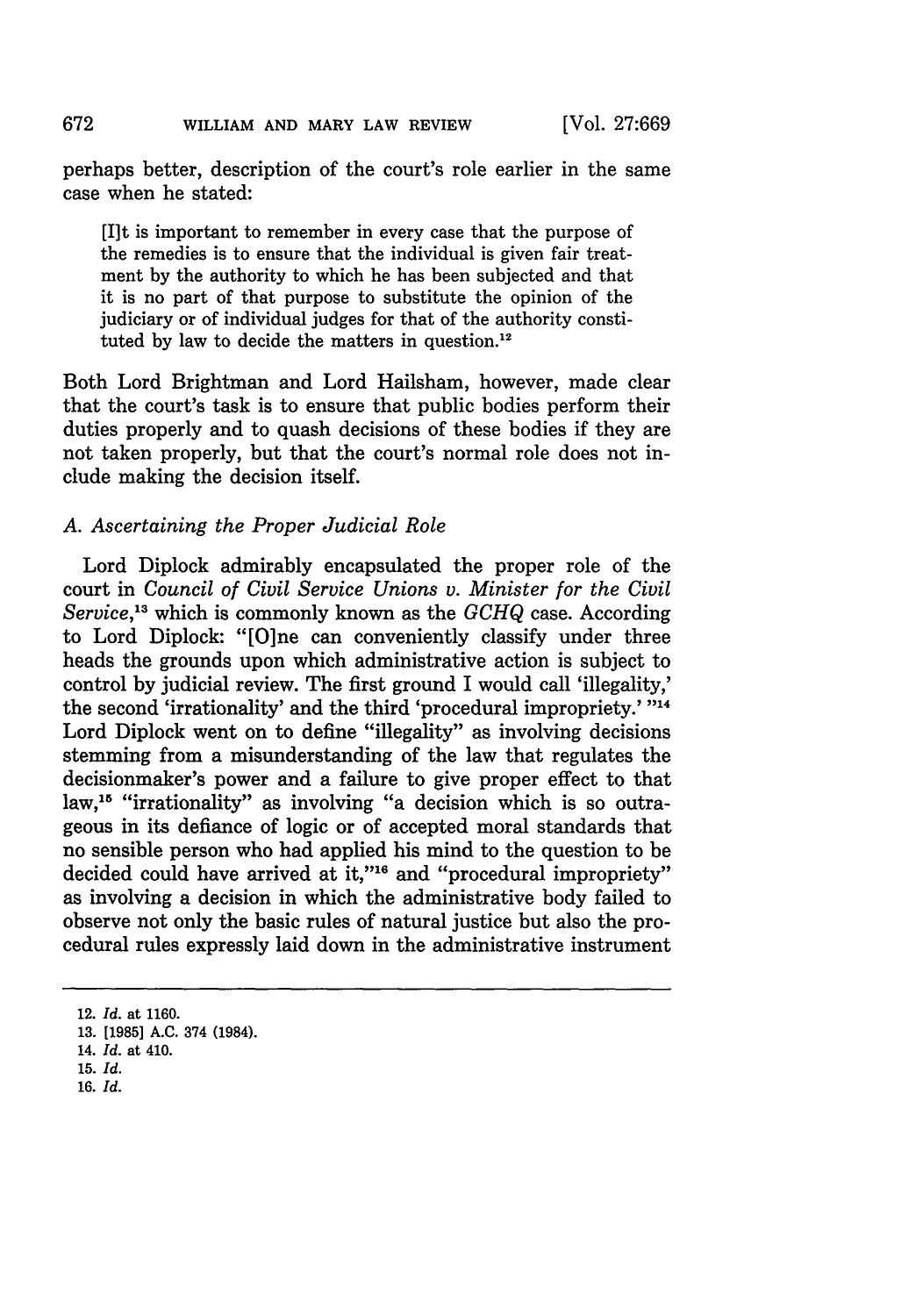**19861**

conferring jurisdiction upon a decisionmaking body.<sup>17</sup> Having identified those three heads, Lord Diplock was careful to observe:

That is not to say that further development on a case by case basis may not in the course of time add further grounds. I have in mind particularly the possible adoption in the future of the principle of "proportionality" which is recognised in the administrative law of several of our fellow members of the European Economic Community.<sup>18</sup>

Lord Diplock's three heads fall within what Lord Brightman described as "the decision-making process."<sup>19</sup> Each principle has a long and respectable history, although the way in which the courts apply them has changed. The landmark decision in *Anisminic Ltd. v. Foreign Compensation Commission*,<sup>20</sup> which involved Lord Diplock's first category, "illegality," illustrates well the judges' new confidence in this area. That case concerned a decision of the Foreign Compensation Commission, a statutory body set up to administer compensation received from foreign countries for property of British nationals that had been sequestrated by a foreign government. A statute expressly excluded the Commission from any obligation to give reasons for its decisions, and section 4(4) of the Foreign Compensation Act, 1950, which set up the Commission, provided: "The determination by the Commission of any application made to them under this Act shall not be called in question in any court of law."<sup>21</sup> Despite this provision, the House of Lords declared void a determination of the Commission as being ultra vires. 22 In doing so, as Lord Diplock noted in a later case, the House of Lords and particularly Lord Reid

liberated English public law from the fetters that the courts had theretofore imposed upon themselves so far as determinations of inferior courts and statutory tribunals were concerned, by drawing esoteric distinctions between errors of law committed by such tribunals that went to their jurisdiction, and errors of law

<sup>17.</sup> *Id.* at 411.

**<sup>18.</sup>** *Id.* at 410.

<sup>19.</sup> Chief Constable v. Evans, [1982] 1 W.L.R. 1155, 1173 (H.L.).

<sup>20. [1969] 2</sup> A.C. 147 (1968).

<sup>21.</sup> *Id.* at 148 (quoting the Foreign Compensation Act, 1950, 14 Geo. 6, ch. 12, § 4(4)).

<sup>22.</sup> *Id.* at 173-75.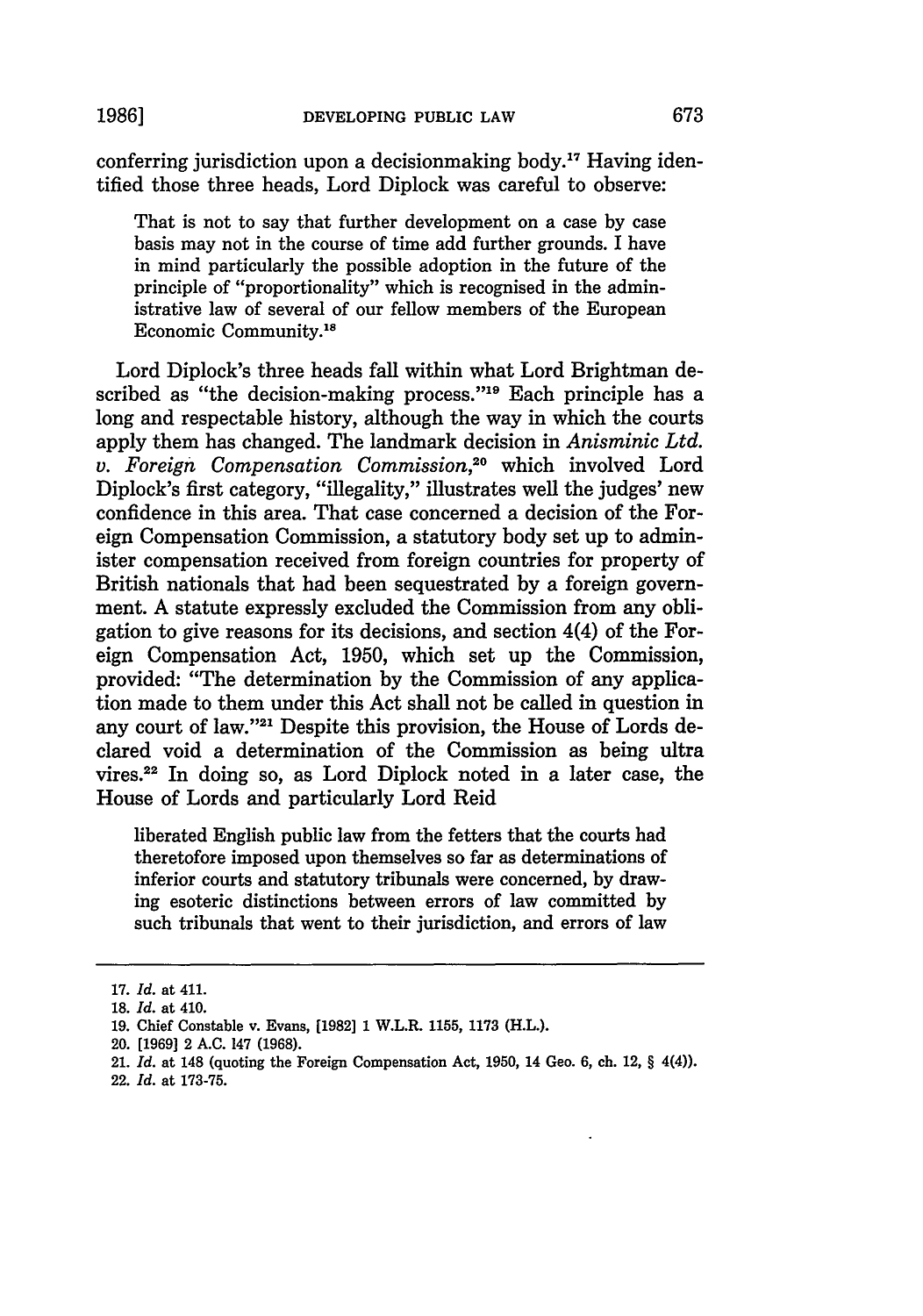committed by them within their jurisdiction. The breakthrough that the *Anisminic* case made was the recognition by the majority of this House that if a tribunal whose jurisdiction was limited by statute or subordinate legislation mistook the law applicable to the facts as it had found them, it must have asked itself the wrong question, i.e., one into which it was not empowered to inquire and so had no jurisdiction to determine. Its purported "determination," not being a "determination" within the meaning of the empowering legislation, was accordingly a nullity.2"

As explained by Lord Diplock, the courts might have been expected only in a few cases to have gone so far as to find that a public body had acted "irrationally." That, however, has not been the case. The courts have overturned a great many decisions of local government and even central government bodies on this ground. One might even say that if the merits have demanded judicial intervention, the courts have paid lip service to the "irrationality" principle Lord Diplock so accurately described. For example, the high-water mark of the courts' interventionist role may have occurred in *Regina v. Secretary of State, ex parte Khan,24* in which Dunn L.J. said: "The categories of unreasonableness are not closed, and in my judgment an unfair action can seldom be a reasonable one."<sup>25</sup> With this approach, which has not yet been generally adopted, the court would decide that a tribunal's action was "irrational" merely by concluding that what was done was "unfair."

A further illustration of the way that the courts have extended their role is provided by the landmark decision in *Secretary of State v. Tameside Metropolitan Borough Council.26* In that case, the Secretary of State was seeking the assistance of the court in enforcing an order requiring a local authority to adopt a comprehensive system of education. The Secretary of State only had the right to intervene if "satisfied. **.** . that any local education authority **..** . [has] acted or [is] proposing to act unreasonably. '27 Lord Wilberforce, describing this provision, said:

<sup>23.</sup> O'Reilly v. Mackman, [1983] 2 A.C. 237, 278 (1982).

<sup>24. [1984] 1</sup> W.L.R. 1337 (C.A.).

<sup>25.</sup> *Id.* at 1352.

**<sup>26.</sup>** [1977] **A.C.** 1014 **(1976).**

<sup>27.</sup> *Id.* at 1024 (quoting the Education Act, 1944, 7 & **8** Geo. 6, ch. 31, § 68).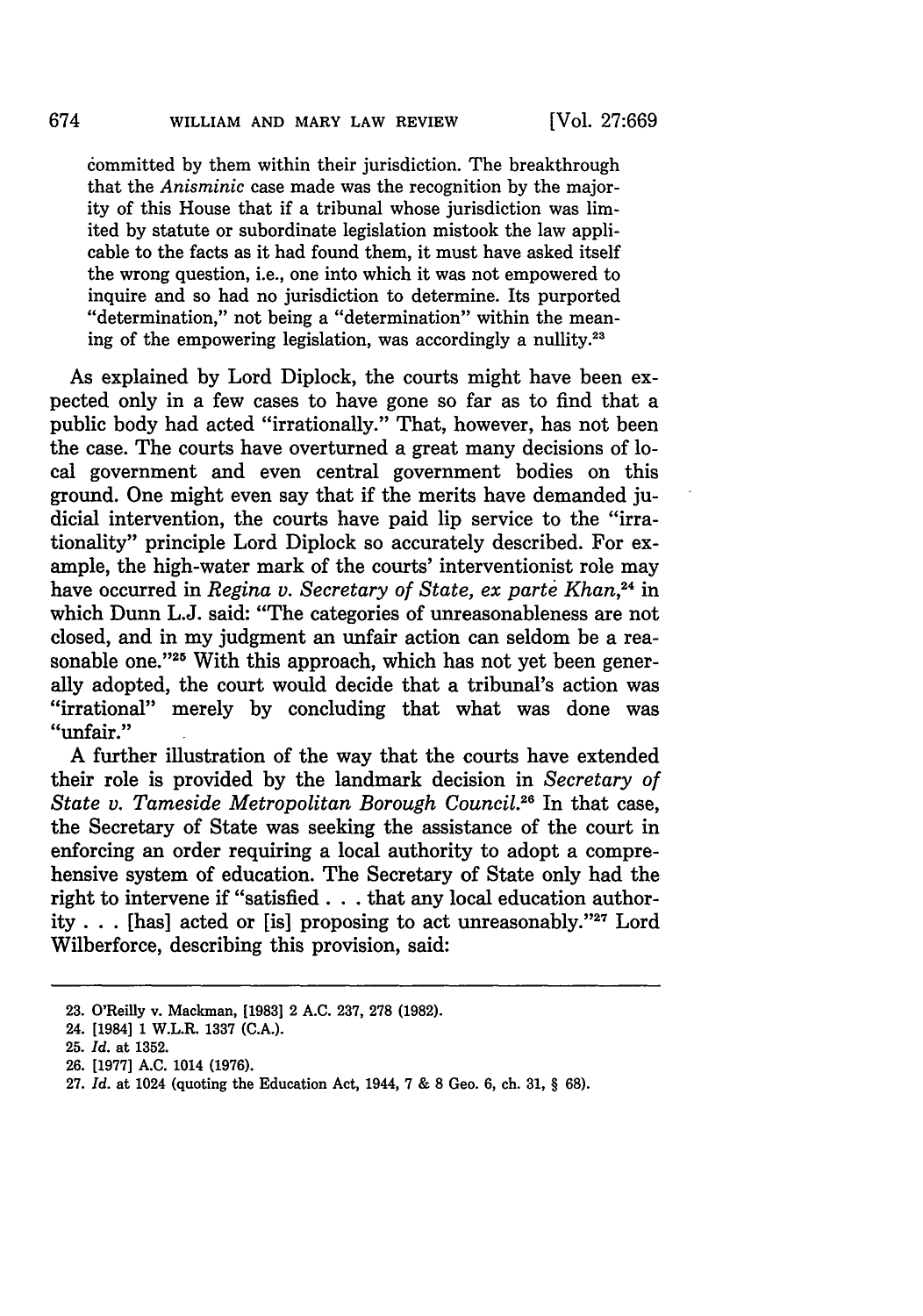The section is framed in a "subjective" form—if the Secretary of State "is satisfied." This form of section is quite well known, and at first sight might seem to exclude judicial review. Sections in this form may, no doubt, exclude judicial review on what is or has become a matter of pure judgment. But I do not think that they go further than that. If a judgment requires, before it can be made, the existence of some facts, then, although the evaluation of those facts is for the Secretary of State alone, the court must inquire whether those facts exist, and have been taken into account, whether the judgment has been made upon a proper self-direction as to those facts, whether the judgment has not been made upon other facts which ought not to have been taken into account. If these requirements are not met, then the exercise of judgment, however bona fide it may be, becomes capable of challenge.<sup>28</sup>

Having said very much the same thing, Lord Diplock added a most important gloss. He said, in summarising his views: "[Plut more compendiously, the question for the court is, did the Secretary of State ask himself the right question and take reasonable steps to acquaint himself with the relevant information to enable him to answer it correctly?"<sup>29</sup> This is most important because it indicates that, in assessing whether or not the Secretary of State's decision can be challenged, a court may take into account not only the information on which the Secretary of State based his decision, but also the information that the Secretary should have had available when taking the decision. In other words, the Secretary of State may not demonstrate that a decision was reasonable **by** showing, at the relevant time, a lack of knowledge of those important facts.

Lord Diplock's third category, "procedural impropriety," provides the principle that has given the judiciary its most useful weapon for controlling abuse of power **by** public bodies. Until relatively recently, this principle was confined to ensuring that judicial or quasi-judicial functions conformed with "natural justice," a British counterpart of due process of law. The requirements of natural justice, however, have developed beyond their initial role, so

**<sup>28.</sup>** *Id.* at 1047 (citation omitted).

**<sup>29.</sup>** *Id.* at **1065.** l.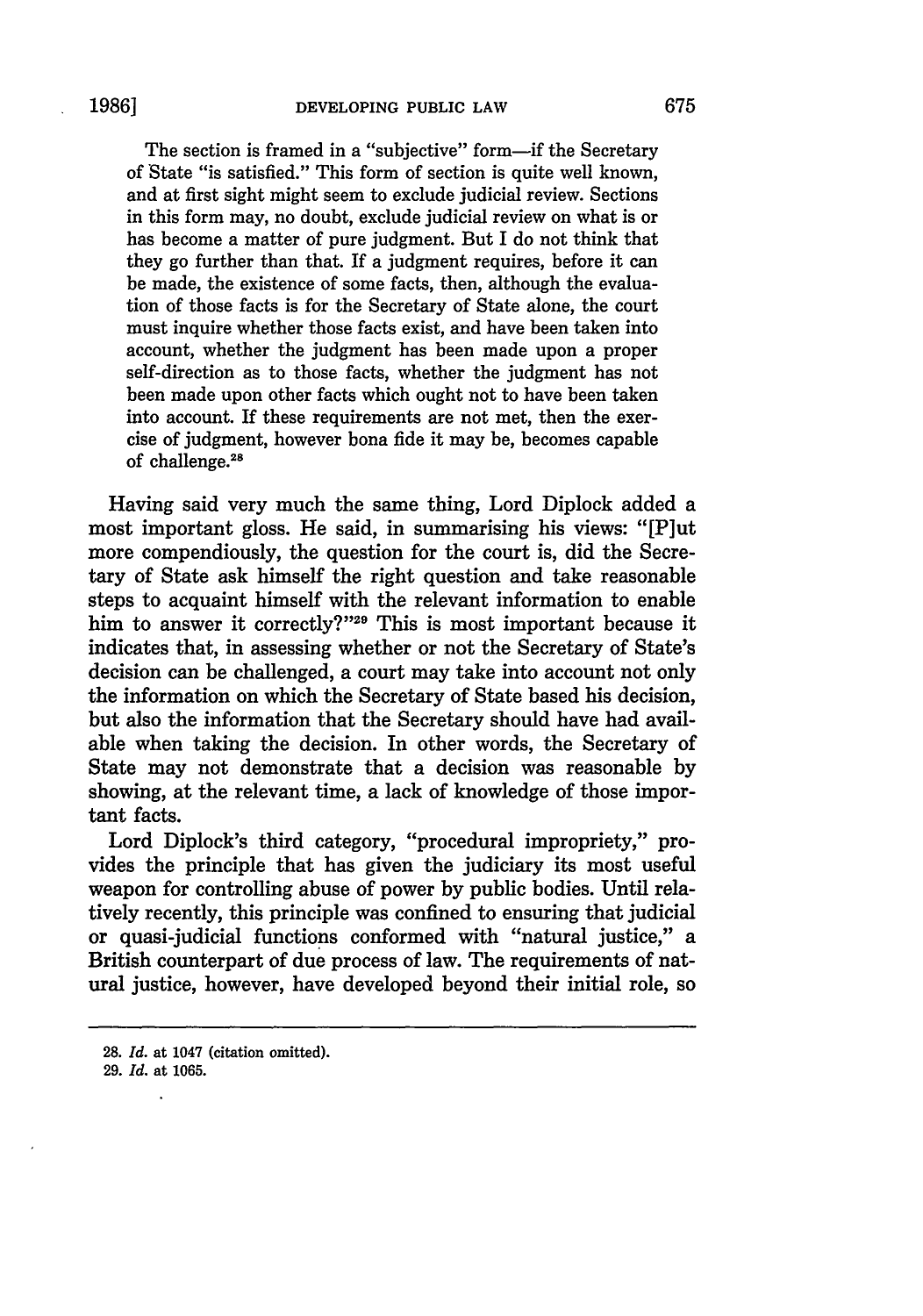that the courts now require all administrative functions, whether judicial or not, to be carried out fairly. The extension of the principle goes back to the decision of Lord Parker C.J. in *In re H.K. (An Infant*),<sup>30</sup> an immigration case. Lord Parker said:

Good administration and an honest or bona fide decision must, as it seems to me, require not merely impartiality, nor merely bringing one's mind to bear on the problem, but acting fairly; and to the limited extent that circumstances of any particular case allow, and within the legislative framework under which the administrator is working, only to that limited extent do the socalled rules of natural justice apply, which in a case such as this is merely a duty to act fairly.<sup>31</sup>

Two recent cases decided by the House of Lords illustrate the development of the "procedural propriety" principle. The first, *In re Preston,32* concerned a taxpayer's attempt to challenge a decision of the Inland Revenue Commissioners invoking a statutory procedure to avoid a scheme designed by the taxpayer to achieve a tax advantage. The taxpayer contended that he previously had reached a settlement with the Revenue, and that the action proposed by the Commission would go back on assurances it had given to the taxpayer in that settlement.<sup>33</sup> The taxpayer failed on the issue as to fact in the House of Lords, but all members of the House agreed that if the necessary facts had been established, the courts would have been able to intervene. Lord Scarman, for example, said: "[U]nfairness in the purported exercise of a power can be such that it is an abuse or excess of power."<sup>34</sup> Lord Templeman, in a speech with which the other members agreed, added that the court could grant judicial review on the grounds of unfairness when some element of improper motive had been proved-for example, if a public body had exercised or declined to exercise its powers to achieve objectives that were not the objectives for which those powers had been conferred.<sup>35</sup> The public body also could act

**35.** *See id.* at **864-65.**

**<sup>30. [1967]</sup>** 2 **Q.B. 617 (1966).**

**<sup>31.</sup>** *Id.* at **630.**

**<sup>32. [1985]</sup> A.C. 835.**

**<sup>33.</sup>** *Id.* at **847.**

<sup>34.</sup> *Id.* at **851.**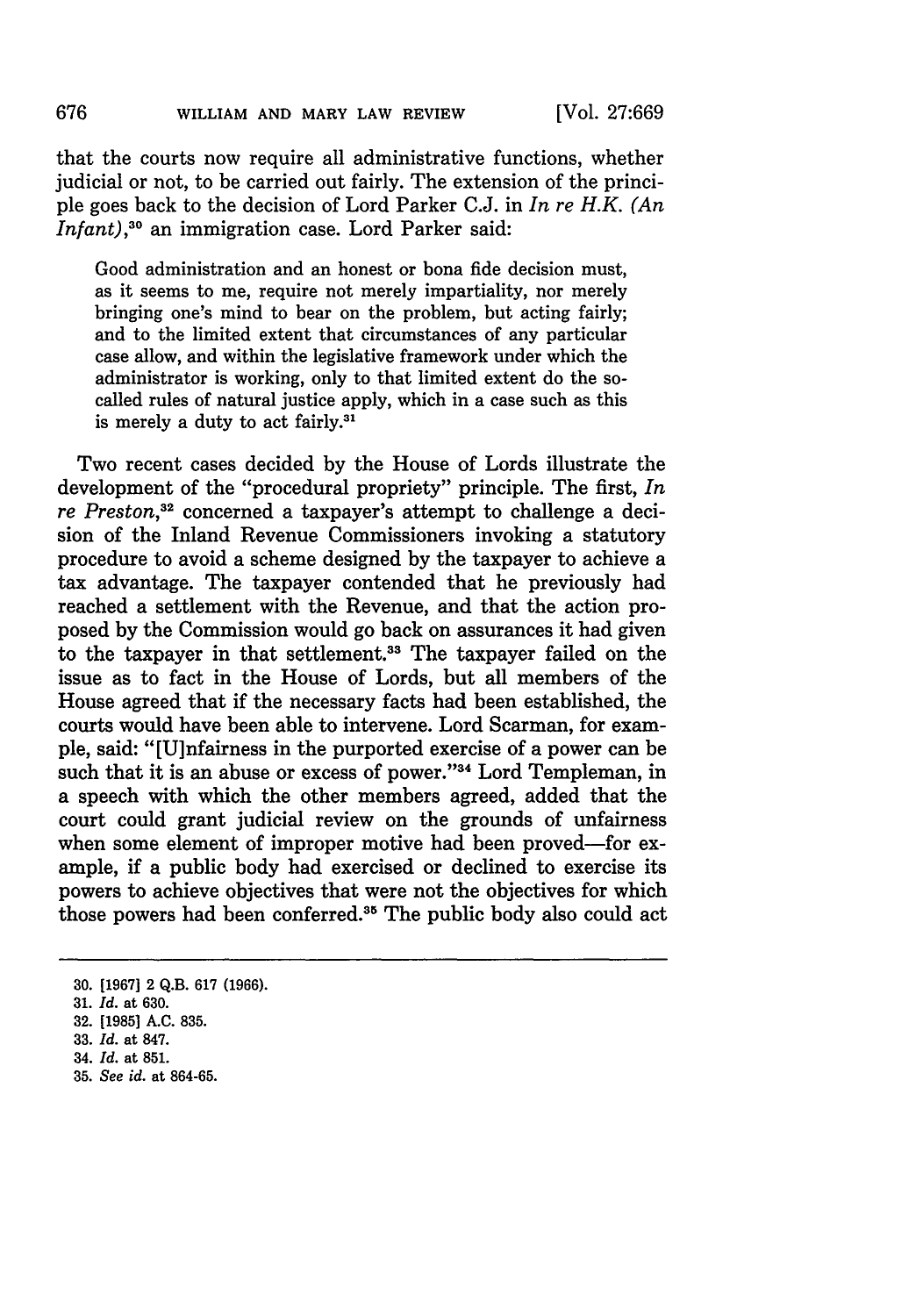unfairly, according to Lord Templeman, if it had established a code of conduct and then had misconstrued the code, or if it had been guilty of conduct that, in the case of a private body, would have given a right to an injunction or damages based on breach of contract or estoppel by a representation.<sup>36</sup>

The second case, *GCHQ,37* was significant because it established clearly for the first time that the courts' power to intervene, and the duty of tribunals to act fairly, were not confined to statutory powers, but also applied to the exercise of powers derived from the Royal Prerogative. The case came before the House of Lords in consequence of a decision by the Prime Minister that, for reasons of national security, employees at the Government Communication Headquarters (GCHQ) no longer could be members of trade unions. The House of Lords made clear that, in public law, the duty of fairness extended to situations that involved an express promise given by a public authority or that involved a regular practice of a public body that had created a legitimate expectation that the particular course of conduct would be continued.<sup>38</sup> Normally in such situations the courts would prevent the public body from departing from the established course of conduct unless the body previously had consulted with those who would be affected by the change of course and had taken into account any representations received from those consultations. 9 In *GCHQ,* however, the normal principle had to give way to the requirements of national security, which the House of Lords regarded as outweighing the requirements of fairness.40 But for these requirements, the GCHQ staff would have retained the relief they in fact had been granted at first instance, even though as servants of the Crown the staff may not have had any contractual rights enforceable at private law.

## *B. Historical Development of Judicial Intervention*

In many spheres of administrative law, one can see a developing process when comparing earlier decisions with more recent ones.

<sup>36.</sup> *See id.* at 865-66.

**<sup>37.</sup>** *See supra* notes 13-18 and accompanying text.

**<sup>38.</sup>** [1985] **A.C.** at 401.

**<sup>39.</sup>** *Id.*

<sup>40.</sup> *Id.* at 403.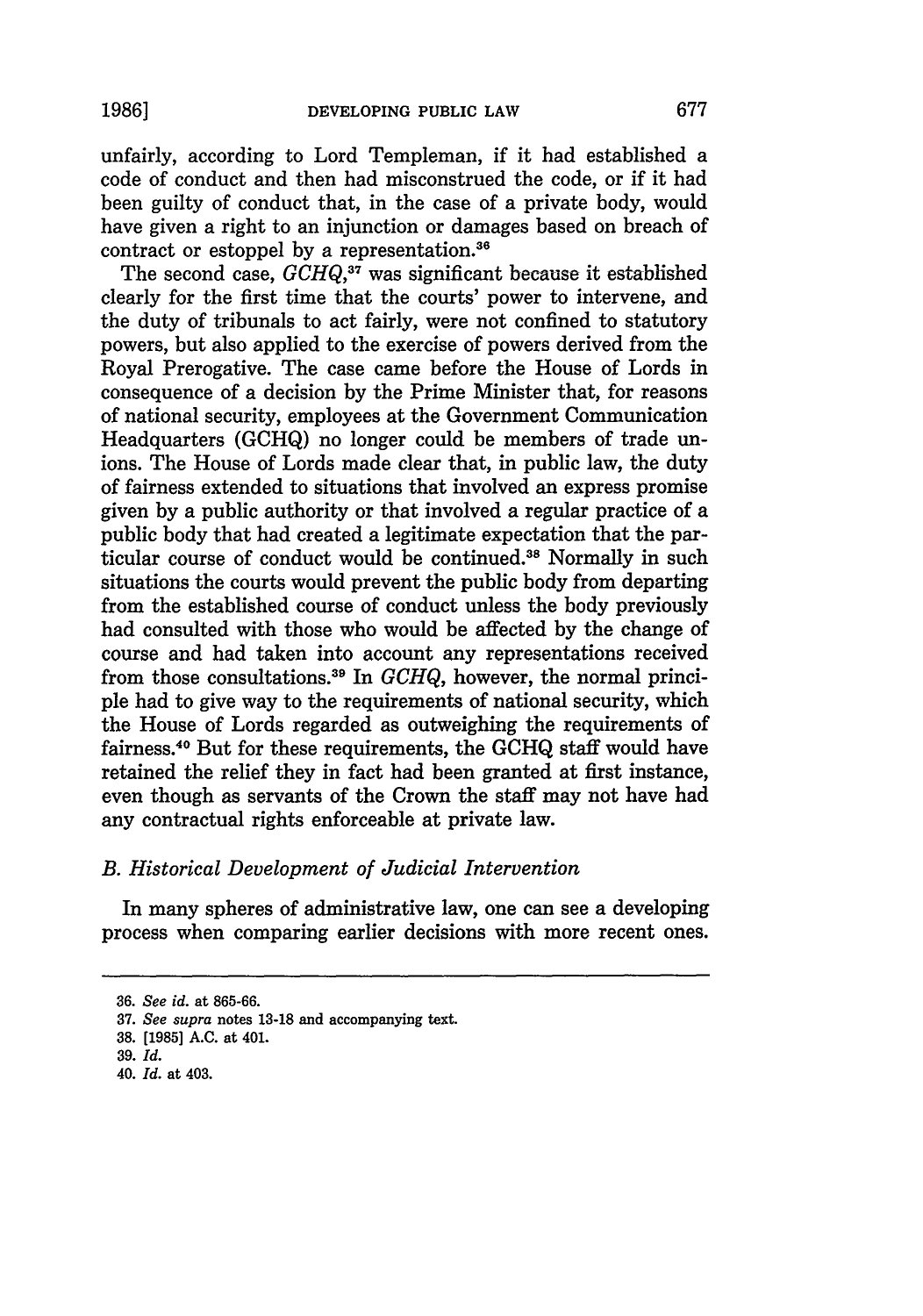For example, the law regarding prisoners' rights shows the change in attitude clearly. Although the Bill of Rights, 1689 outlawed cruel and unusual punishments,<sup>41</sup> the courts until the last decade had manifested considerable reluctance to become involved with happenings inside prisons. Even Lord Denning, who perhaps played a greater role than any other judge in extending the powers of the court to protect individuals against public bodies, as late as 1972 said: "If the courts were to entertain actions by disgruntled prisoners, the governor's life would be made intolerable. The discipline of the prison would be undermined. The Prison Rules are regulatory directions only. Even if they are not observed, they do not give rise to a cause of action."42

By 1979, the courts' attitude had changed, perhaps influenced by the European Convention of Human Rights, which is not part of English domestic law, but which can be taken into account when courts come to their decisions. This change first was marked in a Court of Appeal case, *Regina v. Board of Visitors, ex parte St. Germain.<sup>43</sup>* That case had arisen after a prison's board of visitors, a lay body exercising a partly supervisory and partly disciplinary role, had disciplined a number of prisoners for taking part in a prison riot by depriving them of the remissions they would have received for good behaviour. Although this remission hitherto had been regarded as a privilege, and certainly not a right that a court would protect, the Court of Appeal came to the conclusion that the rules of natural justice or fairness had a part to play in prison disciplinary proceedings. As a result, the court quashed the decision of the board. In his judgment, Shaw L.J. stated: "Prisoners are subject to a special regime and have a special status. Nonetheless they are not entirely denuded of all the fundamental rights and liberties which are inherent in our constitution. . **.** . [A] prisoner remains invested with residuary rights appertaining to the nature and conduct of his incarceration."<sup>44</sup>

The House of Lords adopted this position four years later in *Raymond v. Honey.45* In that case, a prisoner had applied to the

J.

45. [1983] 1 **A.C. 1 (1982).**

<sup>41. 1</sup> W. **&** M., ch. **36,** § **11.**

<sup>42.</sup> Becker v. Home Office, [1972] 2 Q.B. 407, 418 (C.A.).

**<sup>43. [1979]</sup> Q.B.** 425 **(C.A. 1978).**

*<sup>44.</sup> Id.* at 454-55.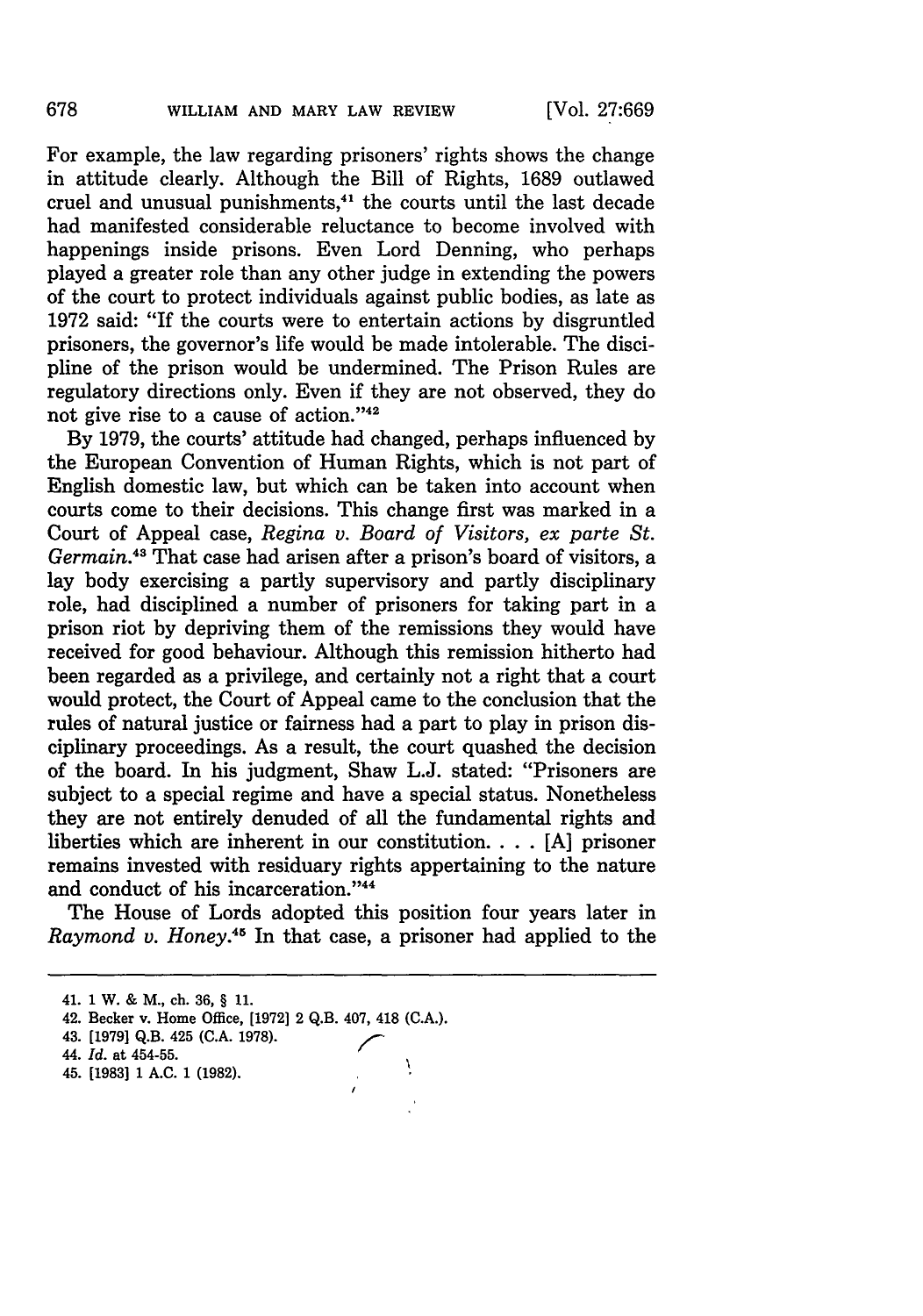High Court for leave to commit the prison governor for contempt of court, and had entrusted the application to the prison authorities to be forwarded to the Royal Courts of Justice.46 When the prison governor stopped that application, the prisoner applied directly to the House of Lords, which held the governor in contempt. In the principal speech, Lord Wilberforce, citing *St. Germain,* stated: **"[A]** convicted prisoner, in spite of his imprisonment, retains all civil rights which are not taken away expressly or **by** necessary implication. '47 The House of Lords thus made clear that the courts will ensure that prisoners are under no legal disability with regard to taking legal proceedings.

The case law regarding other prisoners' rights also shows changing judicial attitudes. In **1975,** the Court of Appeal was not prepared to depart from previous authority holding that prisoners were not entitled as of right to legal representation before the board of visitors, notwithstanding the board's substantial powers of punishment.48 Less than ten years later, however, the Divisional Court made, if not a **180** degree turn, at least a **160** degree turn, even though it was bound **by** the decision of the Court of Appeal. In *Regina v. Secretary of State, ex parte Tarrant*,<sup>49</sup> the court concluded that the board of visitors had the discretion to allow a prisoner legal representation, and that the only proper way to exercise this discretion in serious cases was to allow representation. The courts also have been prepared recently to review how the Secretary of State exercises his discretion under section 12(2) of the Prison Act, **1952,** which provides: "Prisoners shall be committed to such prisons as the Secretary of State may from time to time direct." 50 In *Regina v. Secretary of State, ex parte McAvoy,51* an unconvicted prisoner claimed that his transfer to a prison outside London had prevented his parents from visiting him and had prevented his legal advisor from properly preparing his case. On the

<sup>46.</sup> *Id.* at **9.**

<sup>47.</sup> *Id.* at **10.** "Civil rights" in this context include all general rights possessed at law **by** citizens against each other and any rights that arise at law between the citizen and public authorities.

<sup>48.</sup> Fraser v. Mudge, **[1975] 1 W.L.R. 1132 (C.A.).**

<sup>49. [1985]</sup> **1 Q.B. 251** (1984).

<sup>50. 15 &</sup>amp; 16 Geo. 6 & 1 Eliz. 2, ch. 52, § 12(2).

**<sup>51.</sup>** [1984] **1 W.L.R.** 1408 **(Q.B.).**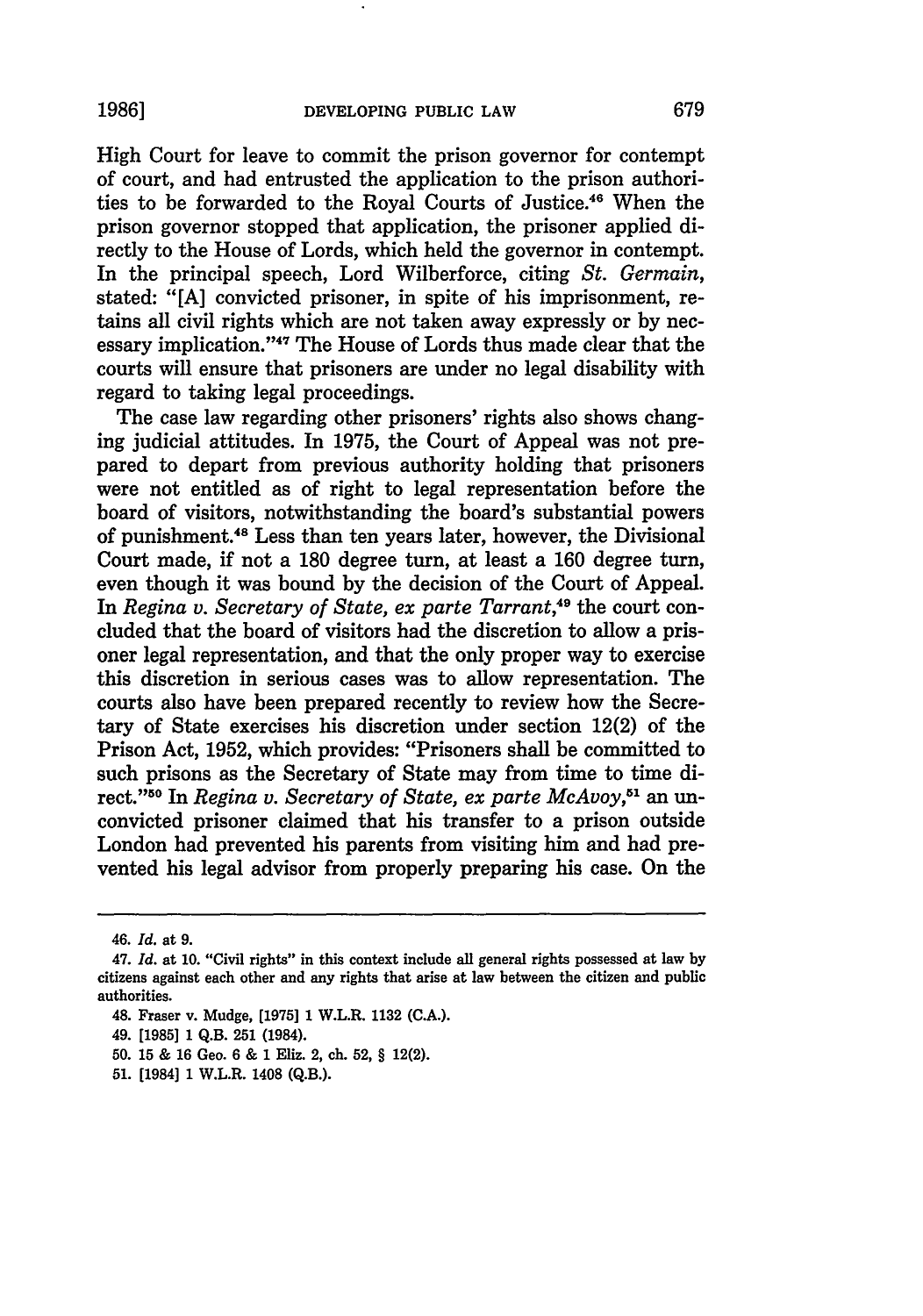facts, Webster J. refused relief, but only because the Secretary of State had taken into account all the relevant factors, including the full effect of the transfer, the need for the applicant to consult his lawyers, and "the prisoner's right to be visited by his family or friends."<sup>52</sup> If the Secretary had not exercised his discretion properly, the court would have had the power to rule accordingly.

At first sight, the Court of Appeal seems to have adopted a more restrictive approach to the courts' powers recently in *Regina v. Deputy Governor, ex parte King.53* In that case, the court decided that it had no power to review a prison governor's exercise of disciplinary powers, even though the governor has less disciplinary power than a board of visitors, whose actions the courts can review. When examined closely, however, the decision clearly shows that prisoners are not entirely without a remedy regarding decisions of prison governors, because prisoners can petition the Home Secretary seeking review of these decisions and the courts can review the Home Secretary's action in relation to those petitions. The courts, therefore, would intervene at one step removed.

#### III. THE **NEED** To MAINTAIN PROPER RESTRAINT **IN JUDICIAL REVIEW**

Although the courts have shown considerable enthusiasm for extending the boundaries of judicial review of administrative action, they have not lost sight of the importance of the balance between the need to control abuses of power and the need to allow public bodies to perform their duties without undue interference. Indeed, the court in *King* frankly conceded that interference with the governor's more limited disciplinary powers purely for policy reasons would not be appropriate. Griffiths L.J. explained the decision by saying: "[T]he common law of England has not always developed on strictly logical lines, and where logic leads down a path that is beset with practical difficulties the courts have not been frightened to turn aside and seek the pragmatic solution that will best serve the needs of society."<sup>5</sup>

**<sup>52.</sup>** *Id.* at 1417.

**<sup>53. [1985] 1</sup> Q.B. 735 (C.A.** 1984).

<sup>54.</sup> *Id.* at **751.**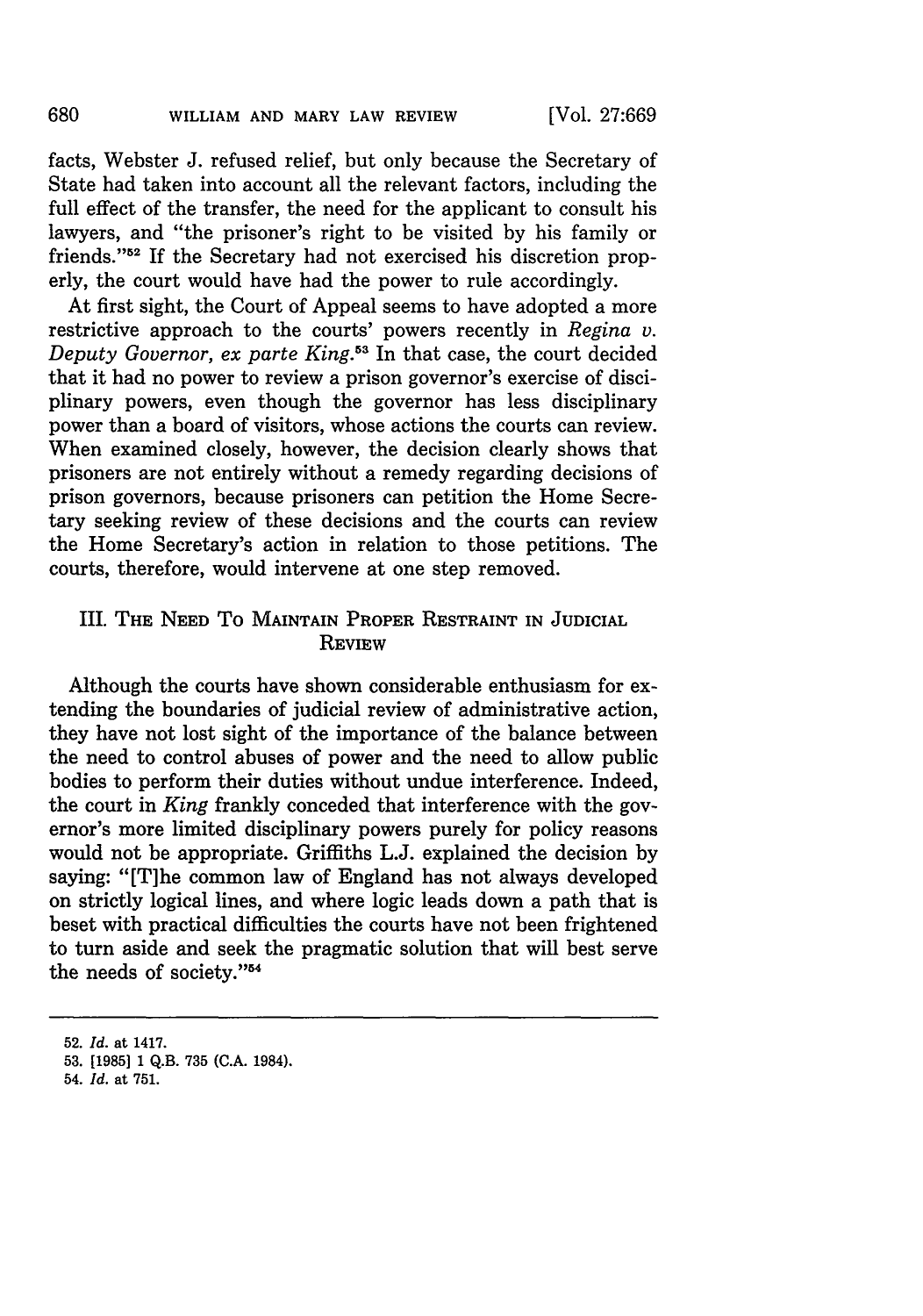**1986]**

Similar warnings have been given in other areas as well. Recently, a number of courts have been asked to adjudicate upon the legality of ministerial guidance or other conduct not involving an administrative decision. Courts have reviewed decisions concerning matters such as the role that nurses have been required to play in abortions, 55 the lawfulness of distributing a pamphlet giving guidance on how to take one's own life,<sup>56</sup> and the lawfulness of doctors prescribing contraceptives to girls under the age of sixteen without informing their parents. $57$  In the last of these cases, Lord Bridge felt the need to give a salutary warning to the plaintiff concerning the court's ability to review the decision:

Throughout the hearing of the argument in the appeal and in subsequent reflection on the questions to which it gives rise I have felt doubt and difficulty as to the basis of the jurisdiction which Mrs. Gillick invokes **....** If the claim is well founded it must surely lie in the field of public rather than private law. Mrs. Gillick has no private right which she is in a position to assert. . . . But the point which troubles me has nothing to do with the purely procedural technicality... My difficulty is more fundamental. I ask myself what is the nature of the action or decision taken by the D.H.S.S. in the exercise of a power conferred on it which entitles a court of law to intervene and declare that it has stepped beyond the proper limits of its power. I frame the question in that way because I believe that hitherto, certainly in general terms, the courts' supervisory jurisdiction over the conduct of administrative authorities has been confined to ensuring that their actions or decisions were taken within the scope of the power which they purported to exercise or conversely to providing a remedy for an authority's failure to act or to decide in circumstances where some appropriate statutory action or decision was called for.<sup>58</sup>

Lord Bridge then went on to explain that what was under attack in that case was no more than advice from the appropriate department of health.<sup>59</sup> He added:

**<sup>55.</sup>** Royal College of Nursing v. Department of Health & Social Security, **[1981] A.C. 800.**

**<sup>56.</sup>** Attorney-General v. Able, [1984] Q.B. 795 (1983).

<sup>57.</sup> Gillick v. West Norfolk & Wisbech Area Health Auth., [1986] 1 A.C. 112 **(1985).**

**<sup>58.</sup>** *Id.* at 192.

**<sup>59.</sup>** *Id.*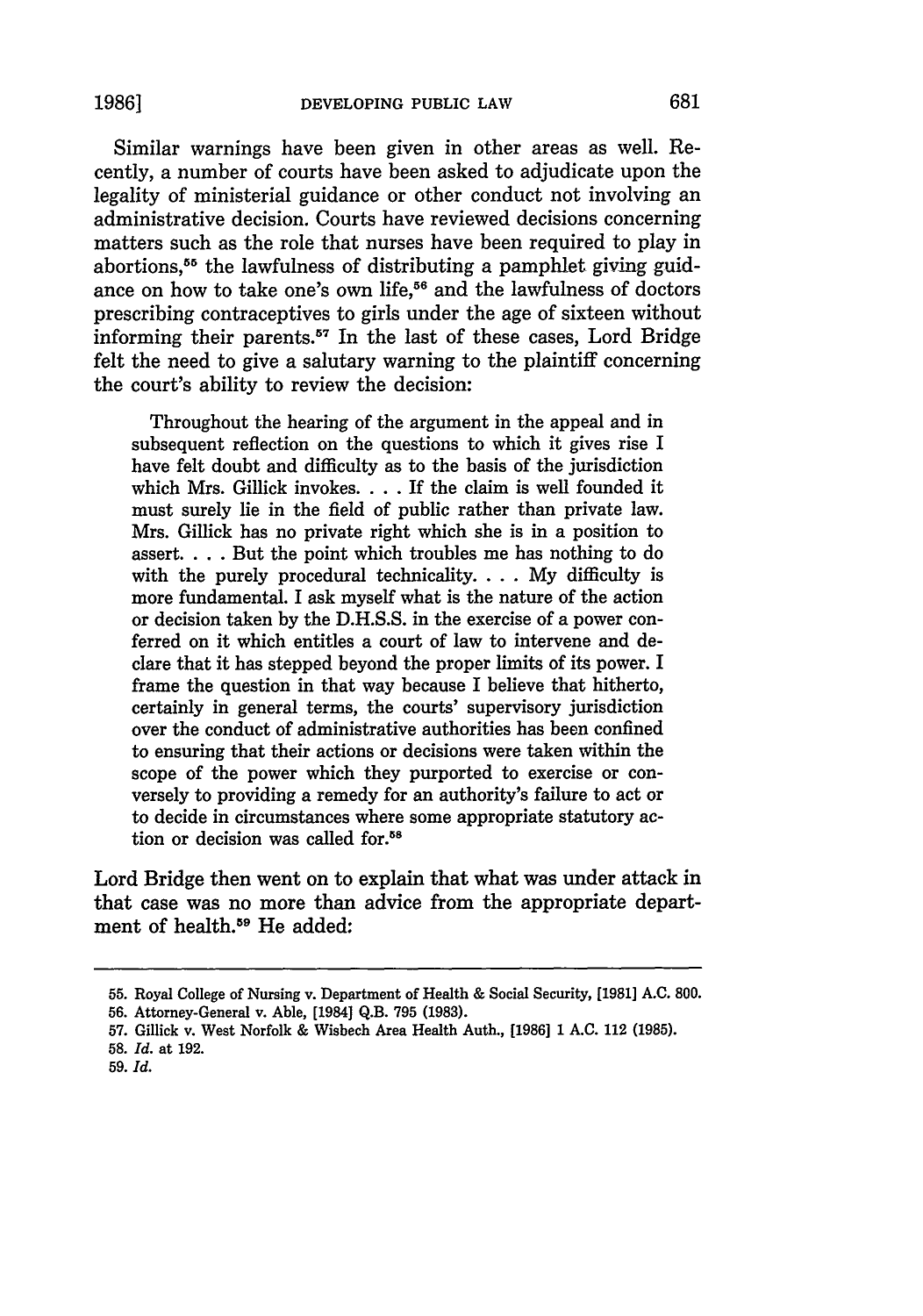I think it must be recognised that the decision (whether or not it was so intended) does effect a significant extension of the court's power of judicial review. We must now say that if a government department, in a field of administration in which it exercises responsibility, promulgates in a public document, albeit nonstatutory in form, advice which is erroneous in law, then the Court, in proceedings in appropriate form commenced by an applicant or plaintiff who possesses the necessary locus standi, has jurisdiction to correct the error of law by an appropriate declaration. . **.** . In cases where any proposition of law implicit in a departmental advisory document is interwoven with questions of social and ethical controversy, the court should, in my opinion, exercise its jurisdiction with the utmost restraint, confine itself to deciding whether the proposition of law is erroneous and avoid either expressing ex cathedra opinions in areas of social and ethical controversy in which it has no claim to speak with authority or proferring answers to hypothetical questions of law which do not strictly arise for decision.<sup>60</sup>

In another decision involving a wholly different field, given on February 6 this year,<sup>61</sup> Lord Brightman made a similar call for restraint in response to the courts' tendency to exercise conventional jurisdiction to review decisions of local authorities who denied benefits to certain applicants under the Housing (Homeless Persons) Act, 1977. In a speech with which the other members of the House agreed, Lord Brightman stated:

I am troubled at the prolific use of judicial review for the purpose of challenging the performance by local authorities of their functions under the Act of 1977. Parliament intended the local authority to be the judge of fact. . **.** . Although the action or inaction of a local authority is clearly susceptible to judicial review where they have misconstrued the Act, or abused their powers or otherwise acted perversely, I think that great restraint should be exercised in giving leave to proceed by judicial review. . **.** . Where the existence or non-existence of a fact is left to the judgment and discretion of a public body and that fact involves a broad spectrum ranging from the obvious to the debatable to the just conceivable, it is the duty of the court to

<sup>60.</sup> *Id.* at 193-94.

<sup>61.</sup> Puhlhofer v. Hillingdon London Borough Council, [1986] 2 W.L.R. 259 (H.L.).